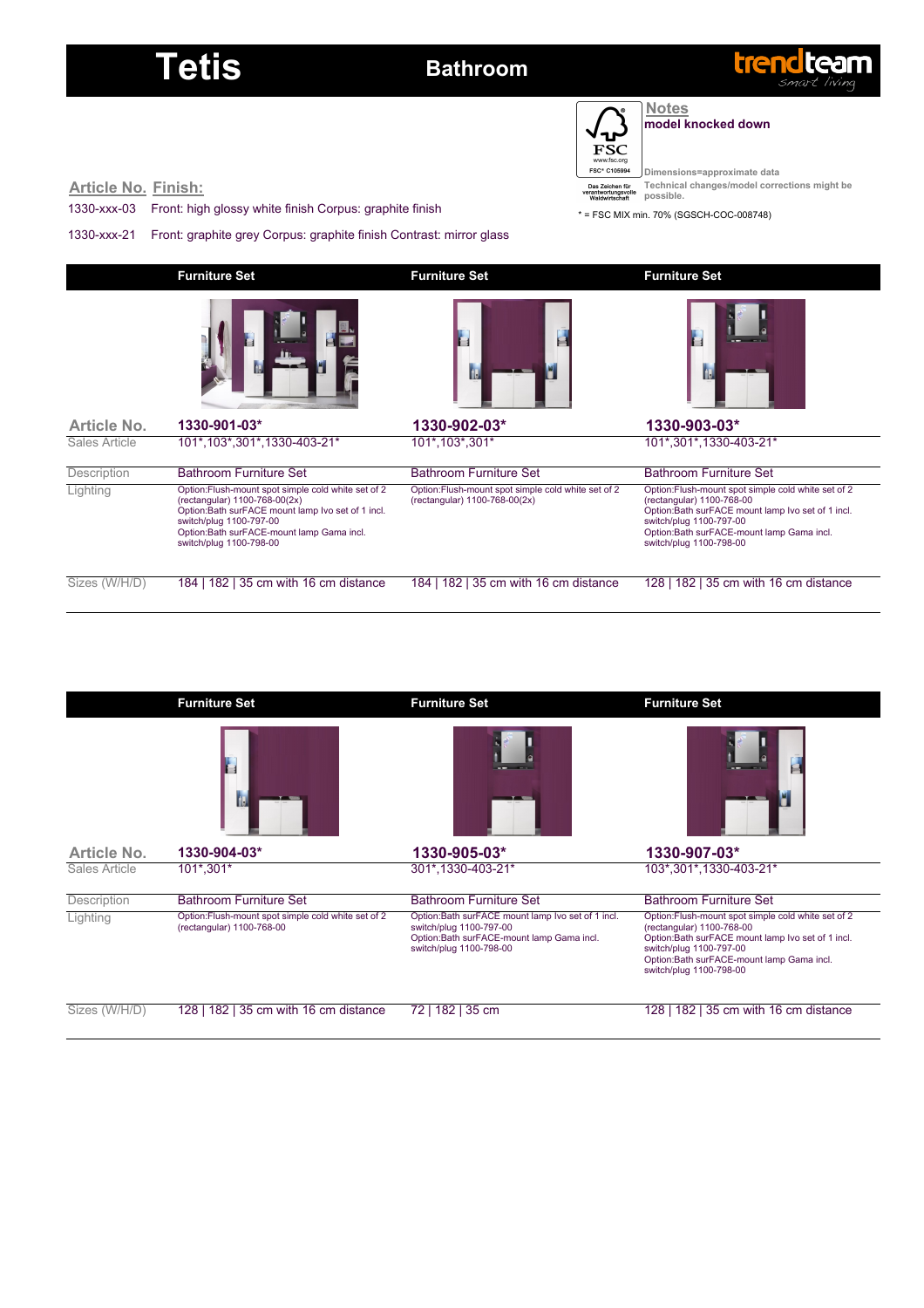|               | <b>Tetis</b>                                                                    | <b>Bathroom</b>                                                       | <b>trendteam</b><br>smart living                                                 |  |  |  |
|---------------|---------------------------------------------------------------------------------|-----------------------------------------------------------------------|----------------------------------------------------------------------------------|--|--|--|
|               | <b>Furniture Set</b>                                                            | <b>Sales Article incl. LED</b>                                        | <b>Sales Article</b>                                                             |  |  |  |
| Article No.   | g<br>1330-909-03*                                                               | $\overline{\phantom{a}}$<br>1330-404-21*                              | 1330-101-03*                                                                     |  |  |  |
| Sales Article | 103*,301*                                                                       | 403*,1100-798-00                                                      |                                                                                  |  |  |  |
| Description   | <b>Bathroom Furniture Set</b>                                                   | mirrored bathroom wall cabinet with LE                                | floor cabinet                                                                    |  |  |  |
| Lighting      | Option:Flush-mount spot simple cold white set of 2<br>(rectangular) 1100-768-00 | Incl. : Bath surFACE-mount lamp Gama incl.<br>switch/plug 1100-798-00 | Option: Flush-mount spot simple cold white set of 2<br>(rectangular) 1100-768-00 |  |  |  |
| Sizes (W/H/D) | 128   182   35 cm with 16 cm distance                                           | 72   76   20 cm                                                       | 40   182   30 cm                                                                 |  |  |  |

|               | <b>Sales Article</b>                                                            | <b>Sales Article</b> | <b>Sales Article</b>                                                                                                                                 |
|---------------|---------------------------------------------------------------------------------|----------------------|------------------------------------------------------------------------------------------------------------------------------------------------------|
|               | E                                                                               | <b>T ON</b>          | --                                                                                                                                                   |
| Article No.   | 1330-103-03*                                                                    | 1330-301-03*         | 1330-403-21*                                                                                                                                         |
| Sales Article |                                                                                 |                      |                                                                                                                                                      |
| Description   | floor cabinet                                                                   | sink vanity unit     | mirrored bathroom wall cabinet                                                                                                                       |
| Lighting      | Option:Flush-mount spot simple cold white set of 2<br>(rectangular) 1100-768-00 |                      | Option:Bath surFACE mount lamp Ivo set of 1 incl.<br>switch/plug 1100-797-00<br>Option:Bath surFACE-mount lamp Gama incl.<br>switch/plug 1100-798-00 |
| Sizes (W/H/D) | 40   182   30 cm                                                                | 72   63   35 cm      | 72   76   20 cm                                                                                                                                      |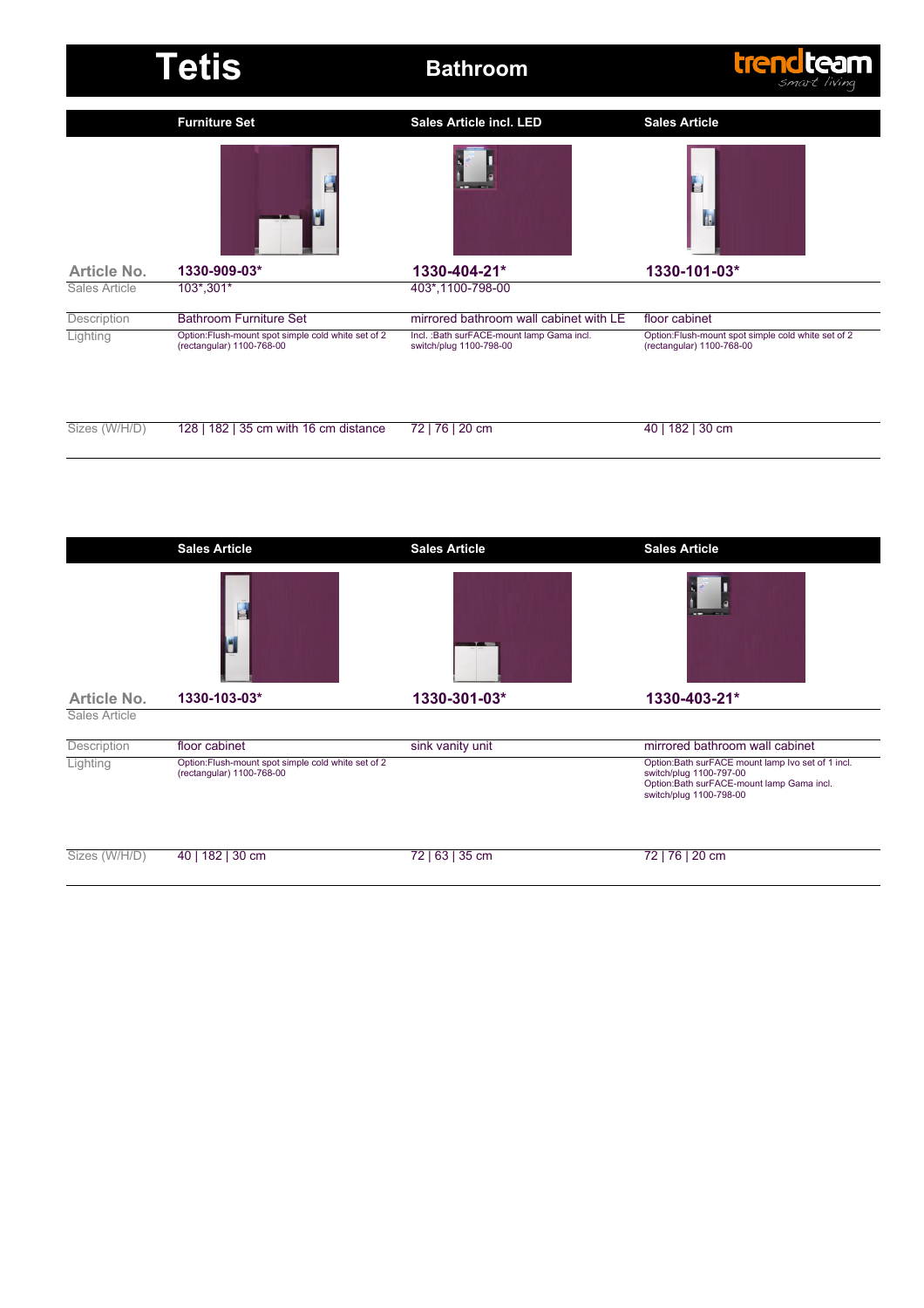## Tetis **Bathroom**

## trendteam

**excl. LED**

**excl. LED**

**incl. LED**

### **excl. LED**









| Article No.     | 1100-768-00                                                                                    | 1100-797-00                                                                 | 1100-798-00                                                                 | 1100-798-00                                                                 |
|-----------------|------------------------------------------------------------------------------------------------|-----------------------------------------------------------------------------|-----------------------------------------------------------------------------|-----------------------------------------------------------------------------|
| Description     | LED under-shelf spot,cold<br>white, with wiring (7m), mini<br>plug, power supply unit, foot sw | LED overlight, cold white, with<br>wiring and transformer, IP20<br>standard | LED overlight, cold white, with<br>wiring and transformer, IP20<br>standard | LED overlight, cold white, with<br>wiring and transformer, IP20<br>standard |
| kWh/1000h       | 0.53                                                                                           | 0.70                                                                        | 4.80                                                                        | 4.80                                                                        |
| Lumen           | 43.00 lm                                                                                       | 50.00 lm                                                                    | 200,00 lm                                                                   | 200.00 lm                                                                   |
| Watt            | 0.5W                                                                                           | 0.6 W                                                                       | 4.3 W                                                                       | 4.3 W                                                                       |
| Life expectancy | 50.000,0hrs                                                                                    | 30.000,0hrs                                                                 | 30.000,0hrs                                                                 | 30.000,0hrs                                                                 |
| Kelvin          | 615-6550                                                                                       | 6500                                                                        | 6500                                                                        | 6500                                                                        |
| Number of lamps | Set of 2                                                                                       | Set of 1                                                                    | Set of 1                                                                    | Set of 1                                                                    |